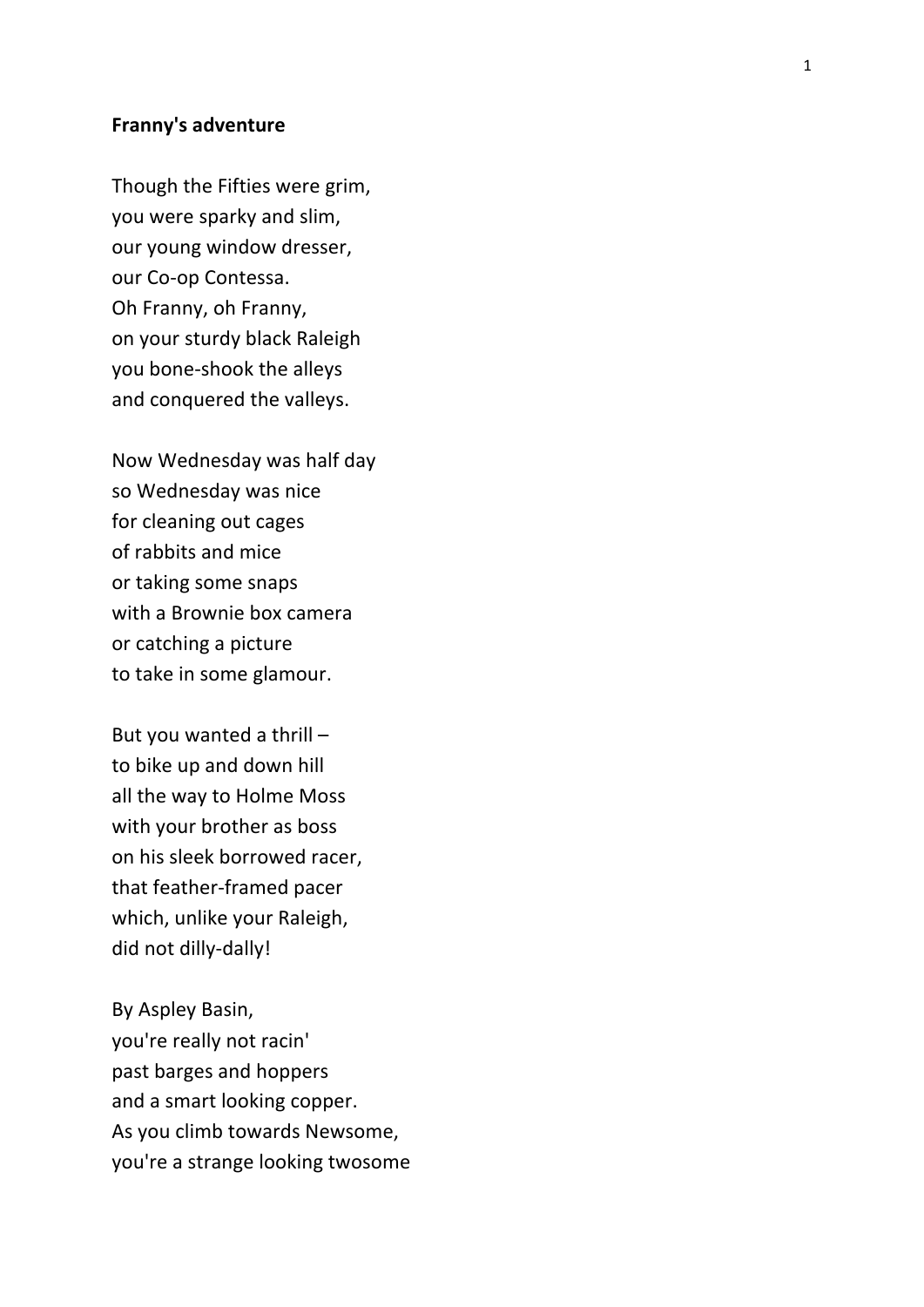with
Richard's
head
down and
your
sweating
frown.

At
Armitage
Bridge you
tackle
a
ridge and
down
at
Brockholes some
dodgy
potholes . You're kings of the road though
the
Raleigh
has
slowed and
Richard
is
huffing at
your
blowing
and
puffing.

Well
after
an
hour Holmfirth
is
dour, all
covered
in
grime and
not
summer
wine though
women
wear
curlers and
men
doff
flat
caps while
girls
are
hoop ‐twirlers and
boys
are 'old
chaps'.

Left
at
the
Ford, no
time
to
get
bored, so
twisty
and
turny , last
leg
of
the
journey and
then
at
the
bottom, by
seed
heads
of
cotton , you're
ready
to
climb to
that
view
so
sublime.

While
Richard
is
fine, you're
pushing
behind. By
the
top
you're
well
knackered , really
crea m ‐crackered , and
feel
pretty
blue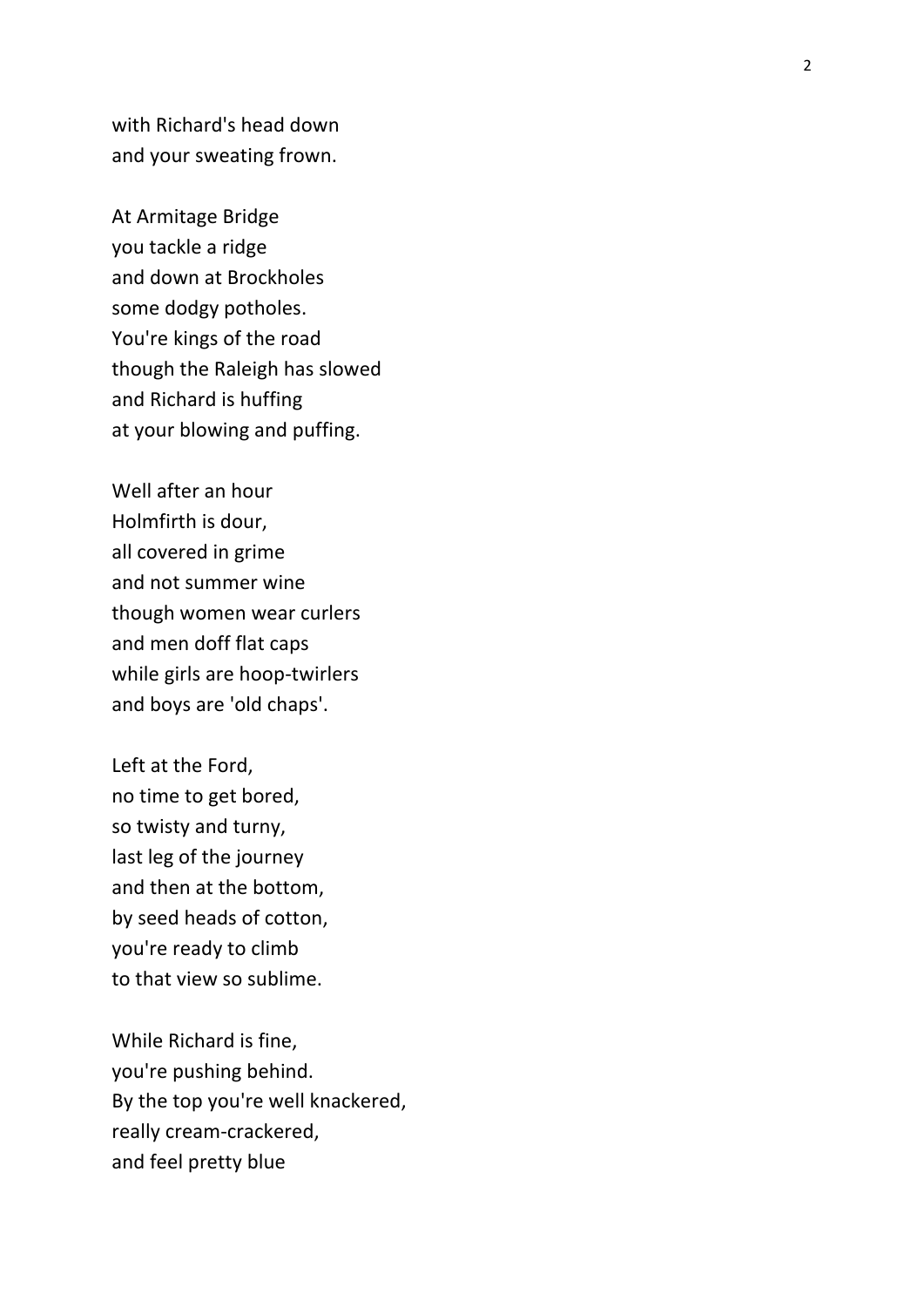when you look at the view that
limp
looking
bracken , those puddles
all
blackened .

You
feel
you
could
cry at
the
dark
leaden
sky so
since
the
rain's
started it's
time
to
be
parted from
that
bleak
looking
summit , to
head
down
and
plummet back
down
to
the
valley on
your
sturdy
Black
Raleigh .

Though
Richard
is
leading, soon
you
are speeding so
you
try
out
your
brakes but
oh
mercy's
sake, oh
mother,
oh
mother , you
spe ed
past
your
brother who
hollers 'Slow
down!' as you speed to the town.

And
at
a
sharp
bend – well that's the sad end you
veer
to
the
left and
your
bike
is
bereft as
you
are unhitched and
dumped
in
the
ditch where you drop in a heap to
stare up
at
a
sheep.

But
your
bike
leaps
right
back into
Richard's
swift
track and
this
dastardly
deed fells
his
elegant
steed.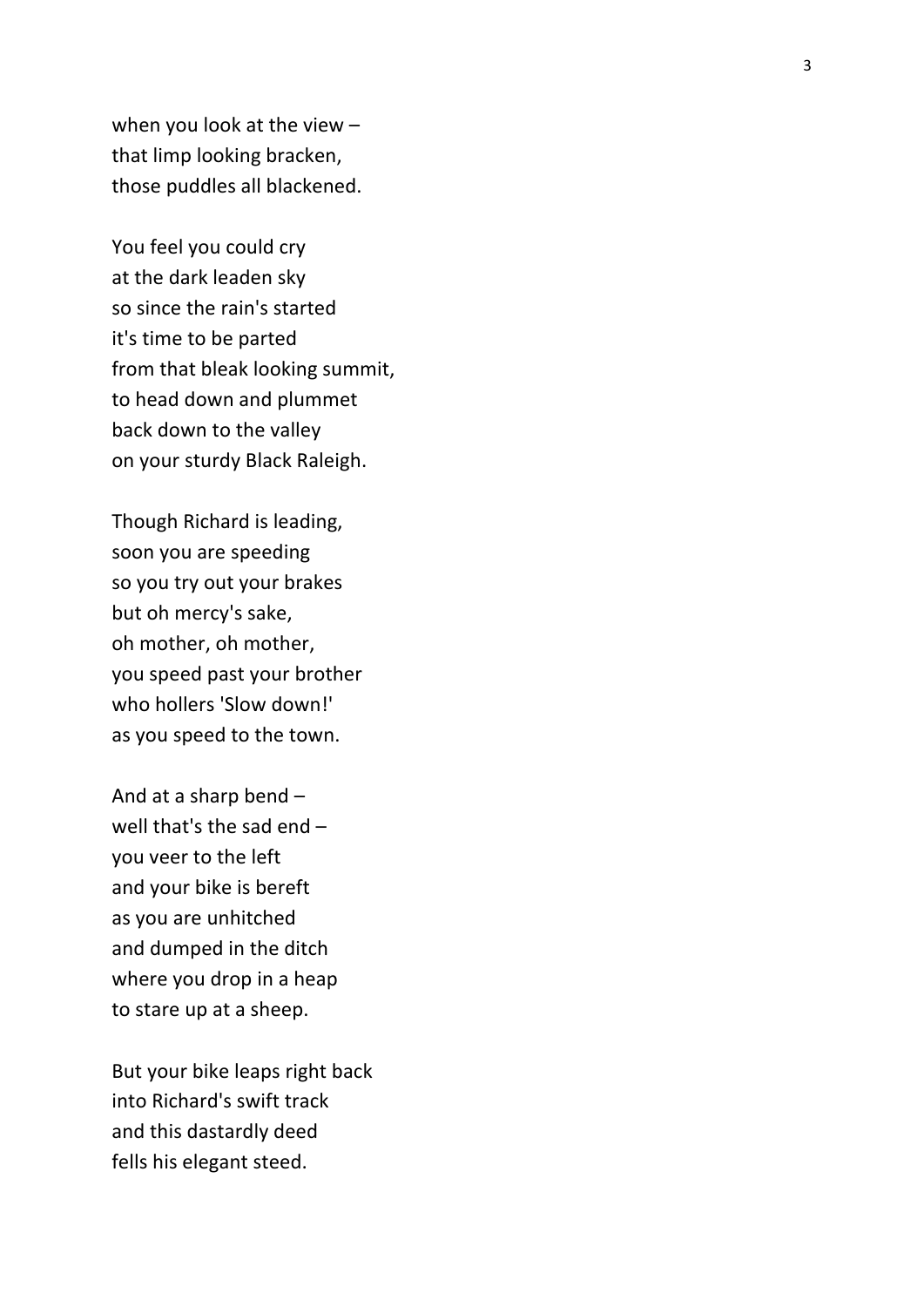He
gives
a
great
shout but
it's
over
and
out as
he
hurtles
to
earth and
chews
on
a
turf.

He
is
alright though his bike is a sight twisted
and
bashed, all
dented
and
scratched – but
he
straightens
the
frame and
set s
off
again though
your
chain
is
no
use since
it
keeps
coming
loose.

Soaked
to
the
bone, you
make
it
back
home. Mum
is
not
pleased at
the
state
of
your
knees and
father
goes
ape at
the
racer's
new
shape but
some
liver
and
lights put
the
world
back
to
rights.

Though
you'd
vanquished
a
peak , when
it
came
to
next
week you
bruises
were
such that
you
cleaned
up
the
hutch and
just
for
a
lark you
sat
in
the
park. You
remembered your
glory watching
Al
Jolson's
story.